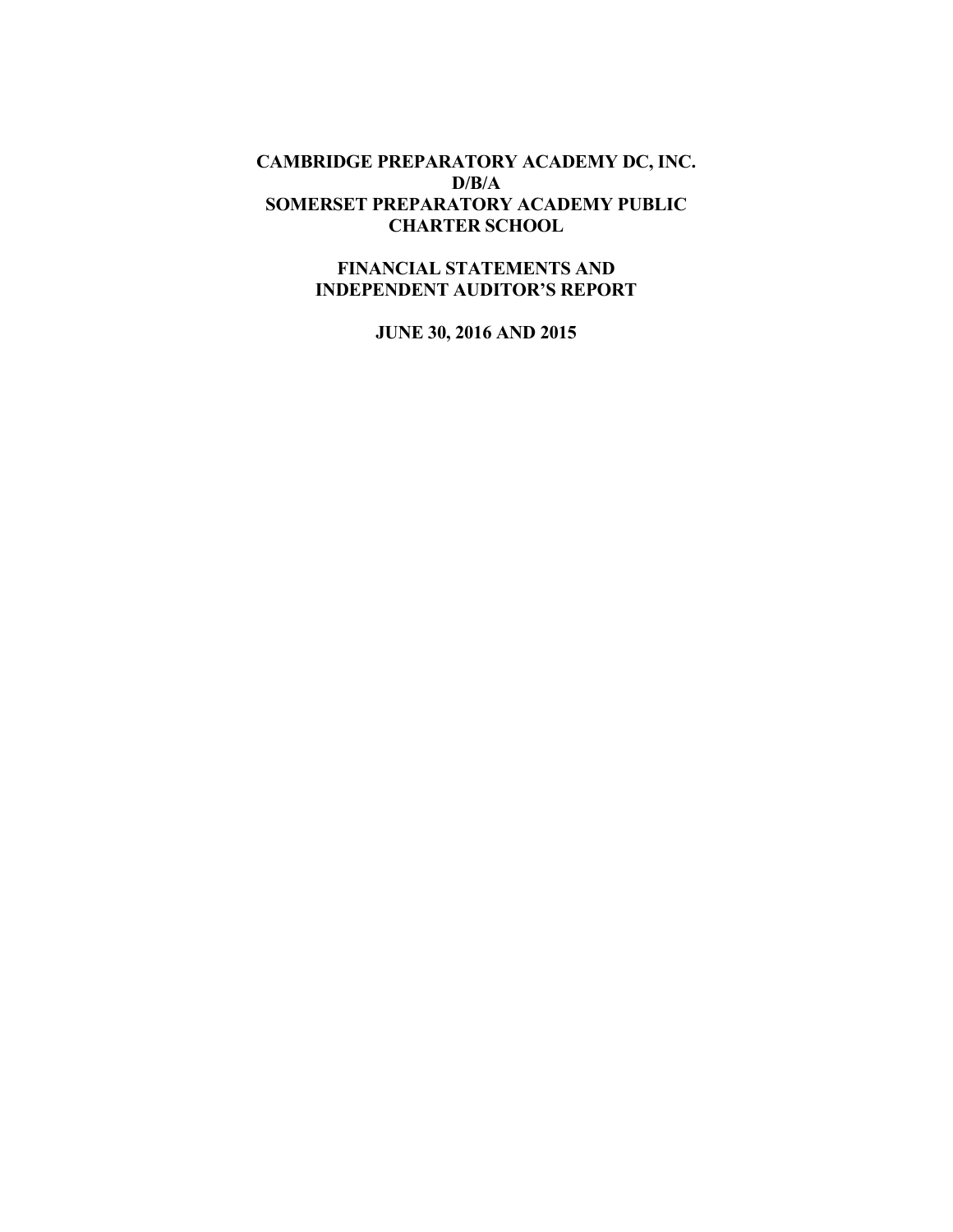# **TABLE OF CONTENTS**

|                                                                                                                                                                                            | Page No        |
|--------------------------------------------------------------------------------------------------------------------------------------------------------------------------------------------|----------------|
| <b>INDEPENDENT AUDITOR'S REPORT</b>                                                                                                                                                        | $1 - 2$        |
| <b>FINANCIAL STATEMENTS</b>                                                                                                                                                                |                |
| <b>Statements of Financial Position</b>                                                                                                                                                    | 3              |
| <b>Statements of Activities</b>                                                                                                                                                            | $\overline{4}$ |
| Statement of Functional Expenses, Year Ended June 30, 2016                                                                                                                                 | 5              |
| Statement of Functional Expenses, Year Ended June 30, 2015                                                                                                                                 | 6              |
| <b>Statements of Cash Flows</b>                                                                                                                                                            | 7              |
| Notes to the Financial Statements                                                                                                                                                          | $8 - 13$       |
| Independent Auditor's Report on Internal Control Over Financial<br>Reporting and on Compliance and Other Matters Based on an<br>Audit of Financial Statements Performed in Accordance with |                |
| Government Auditing Standards                                                                                                                                                              | $14 - 15$      |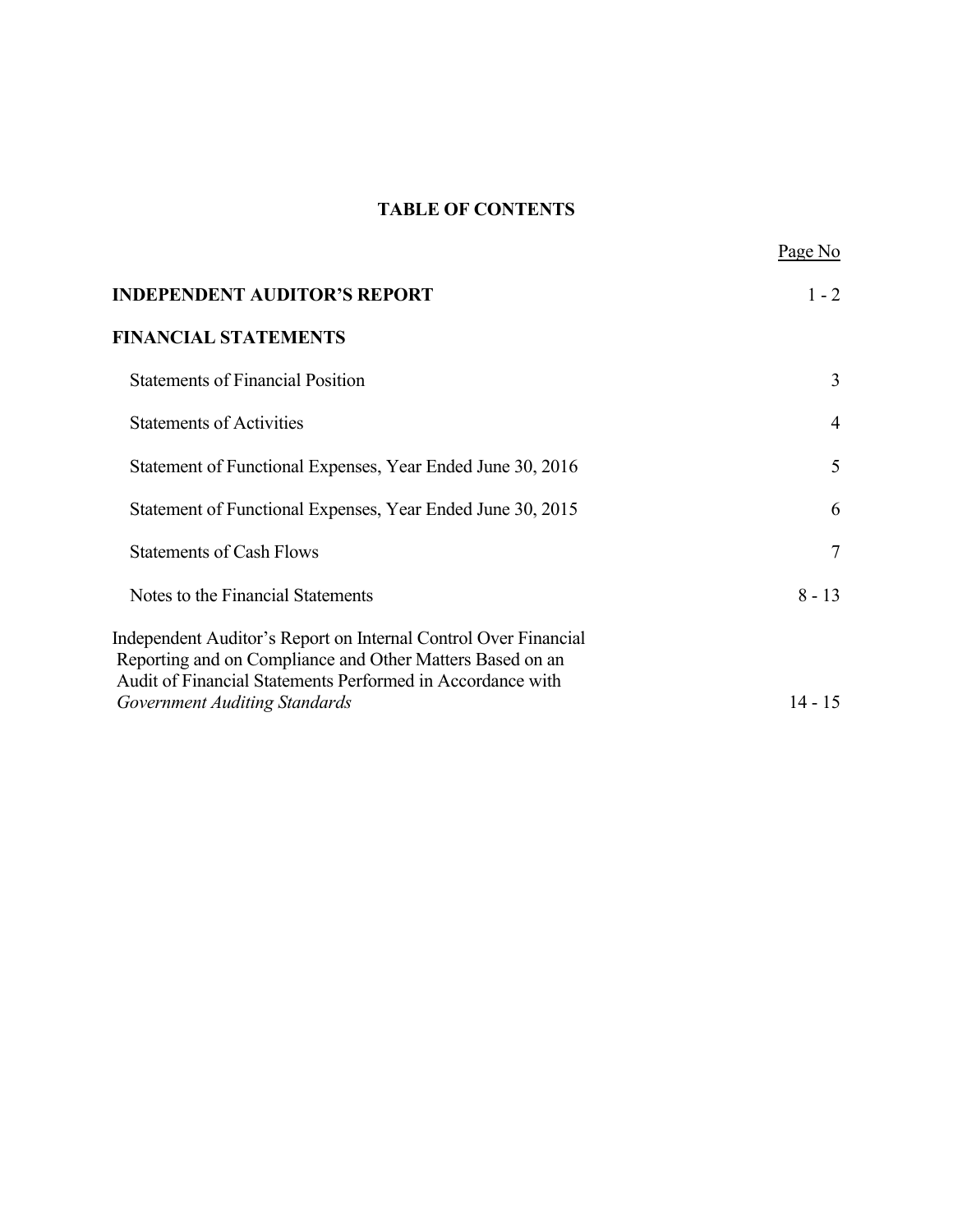

1730 Rhode Island Avenue, NW Suite 800 Washington, DC 20036 (202) 296-3306 Fax: (202) 296-0059

#### Independent Auditor's Report

The Board of Directors Cambridge Preparatory Academy DC, Inc. D/B/A Somerset Preparatory Academy Public Charter School Washington, DC

#### **Report on the Financial Statements**

We have audited the accompanying financial statements of Cambridge Preparatory Academy DC, Inc. D/B/A Somerset Preparatory Academy Public Charter School (a nonprofit organization), which comprise the statements of financial position as of June 30, 2016 and 2015, and the related statement of activities, and cash flows for years then ended, and the related notes to the financial statements.

### **Management's Responsibility for the Financial Statements**

Management is responsible for the preparation and fair presentation of the financial statements in accordance with accounting principles generally accepted in the United States of America; this includes the design, implementation, and maintenance of internal control relevant to the preparation and fair presentation of financial statements that are free from material misstatement, whether due to fraud or error.

### **Auditor's Responsibility**

Our responsibility is to express an opinion on these financial statements based on our audits. We conducted our audits in accordance with auditing standards generally accepted in the United States of America and the standards applicable to financial audits contained in *Government Auditing Standards,* issued by the Comptroller General of the United States. Those standards require that we plan and perform the audit to obtain reasonable assurance about whether the financial statements are free from material misstatement.

An audit involves performing procedures to obtain audit evidence about the amounts and disclosures in the financial statements. The procedures selected depend on the auditor's judgment, including the assessment of the risks of material misstatement of the financial statements, whether due to fraud or error. In making those risk assessments, the auditor considers internal control relevant to the entity's preparation and fair presentation of the financial statements in order to design audit procedures that are appropriate in the circumstances, but not for the purpose of expressing an opinion on the effectiveness of the entity's internal control. Accordingly, we express no such opinion. An audit also includes evaluating the appropriateness of accounting policies used and the reasonableness of significant accounting estimates made by management, as well as evaluating the overall presentation of the financial statements.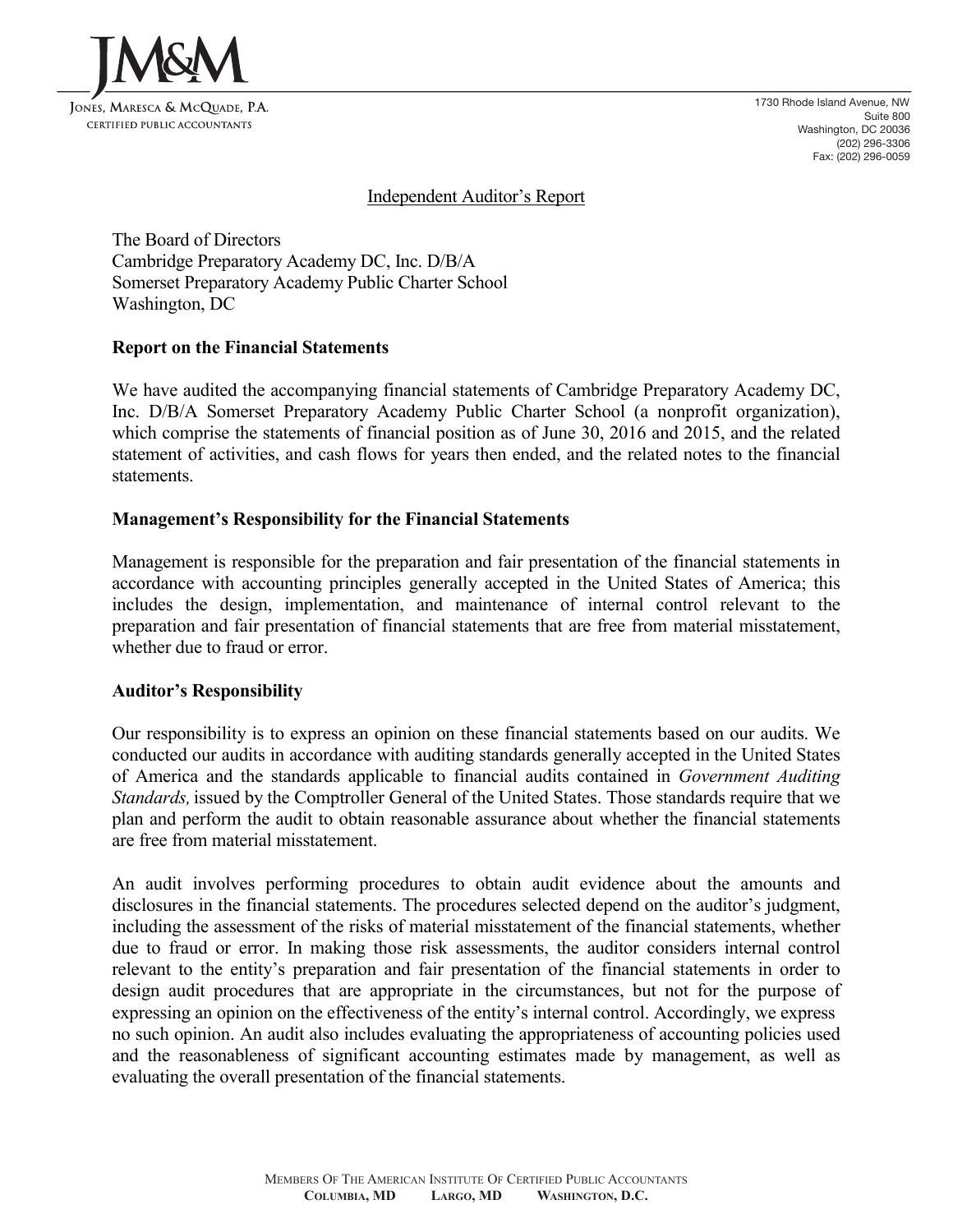Independent Auditor's Report Cambridge Preparatory Academy DC, Inc. D/B/A Somerset Preparatory Academy Public Charter School Page Two

We believe that the audit evidence we have obtained is sufficient and appropriate to provide a basis for our audit opinion.

# **Opinion**

In our opinion, the financial statements referred to above present fairly, in all material respects, the financial position of Cambridge Preparatory Academy DC, Inc. D/B/A Somerset Preparatory Academy Public Charter School as of June 30, 2016 and 2015, and the changes in its net assets and its cash flows for the years then ended in accordance with accounting principles generally accepted in the United States of America.

# **Other Reporting Required by** *Government Auditing Standards*

In accordance with *Government Auditing Standards*, we have also issued our report dated November 29, 2016, on our consideration of Cambridge Preparatory Academy DC, Inc. D/B/A Somerset Preparatory Academy Public Charter School's internal control over financial reporting and on our tests of its compliance with certain provisions of laws, regulations, contracts, and grant agreements and other matters. The purpose of that report is to describe the scope of our testing of internal control over financial reporting and compliance and the results of that testing, and not to provide an opinion on internal control over financial reporting or on compliance. That report is an integral part of an audit performed in accordance with *Government Auditing Standards* in considering Cambridge Preparatory Academy DC, Inc. D/B/A Cambridge Preparatory Academy DC, Inc.'s internal control over financial reporting and compliance.

Jam Marma & Ma Quade PA

Washington, DC November 29, 2016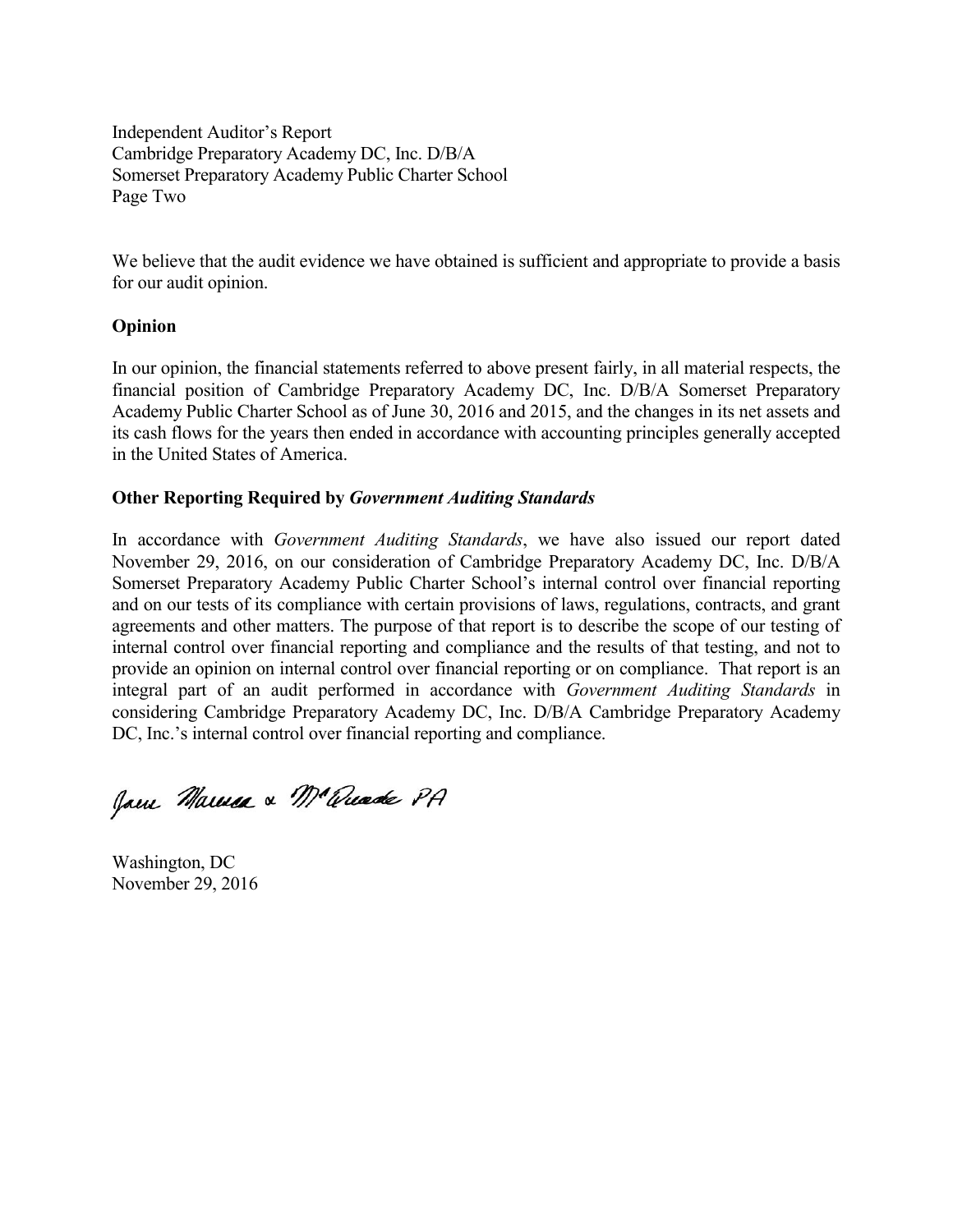# **STATEMENTS OF FINANCIAL POSITION JUNE 30, 2016 AND 2015 SOMERSET PREPARATORY ACADEMY PUBLIC CHARTER SCHOOL CAMBRIDGE PREPARATORY ACADEMY DC, INC. D/B/A**

|                                         |              | 2016       | 2015         |            |  |
|-----------------------------------------|--------------|------------|--------------|------------|--|
| <b>ASSETS</b>                           |              |            |              |            |  |
| <b>CURRENT ASSETS</b>                   |              |            |              |            |  |
| Cash                                    | $\mathbb{S}$ | 858,337    | \$           | 502,028    |  |
| Grants receivable                       |              | 150,119    |              | 78,747     |  |
| Accounts receivable                     |              | 24,238     |              | 92,682     |  |
| Prepaid expenses and employee advances  |              | 46,795     |              | 38,274     |  |
| <b>Total Current Assets</b>             |              | 1,079,489  |              | 711,731    |  |
| PROPERTY AND EQUIPMENT                  |              |            |              |            |  |
| Computers and equipment                 |              | 374,363    |              | 353,164    |  |
| Classroom furnishings                   |              | 162,140    |              | 136,861    |  |
| Less: accumulated depreciation          |              | (299, 142) |              | (151, 882) |  |
| Property and Equipment, Net             |              | 237,361    |              | 338,143    |  |
| <b>OTHER ASSETS</b>                     |              |            |              |            |  |
| Deposits                                |              | 5,000      |              | 5,000      |  |
| <b>TOTAL ASSETS</b>                     | \$           | 1,321,850  | \$           | 1,054,874  |  |
| <b>LIABILITIES AND NET ASSETS</b>       |              |            |              |            |  |
| <b>CURRENT LIABILITIES</b>              |              |            |              |            |  |
| Accounts payable                        | \$           | 214,290    | $\mathbb{S}$ | 155,422    |  |
| Accrued salaries and related expenses   |              | 277,467    |              | 190,198    |  |
| Deferred revenue                        |              | 6,499      |              |            |  |
| <b>Total Current Liabilities</b>        |              | 498,256    |              | 345,620    |  |
| <b>NET ASSETS</b>                       |              |            |              |            |  |
| Unrestricted                            |              | 823,594    |              | 709,254    |  |
| <b>TOTAL LIABILITIES AND NET ASSETS</b> | \$           | 1,321,850  | $\mathbb{S}$ | 1,054,874  |  |

The accompanying notes are an integral part of the financial statements.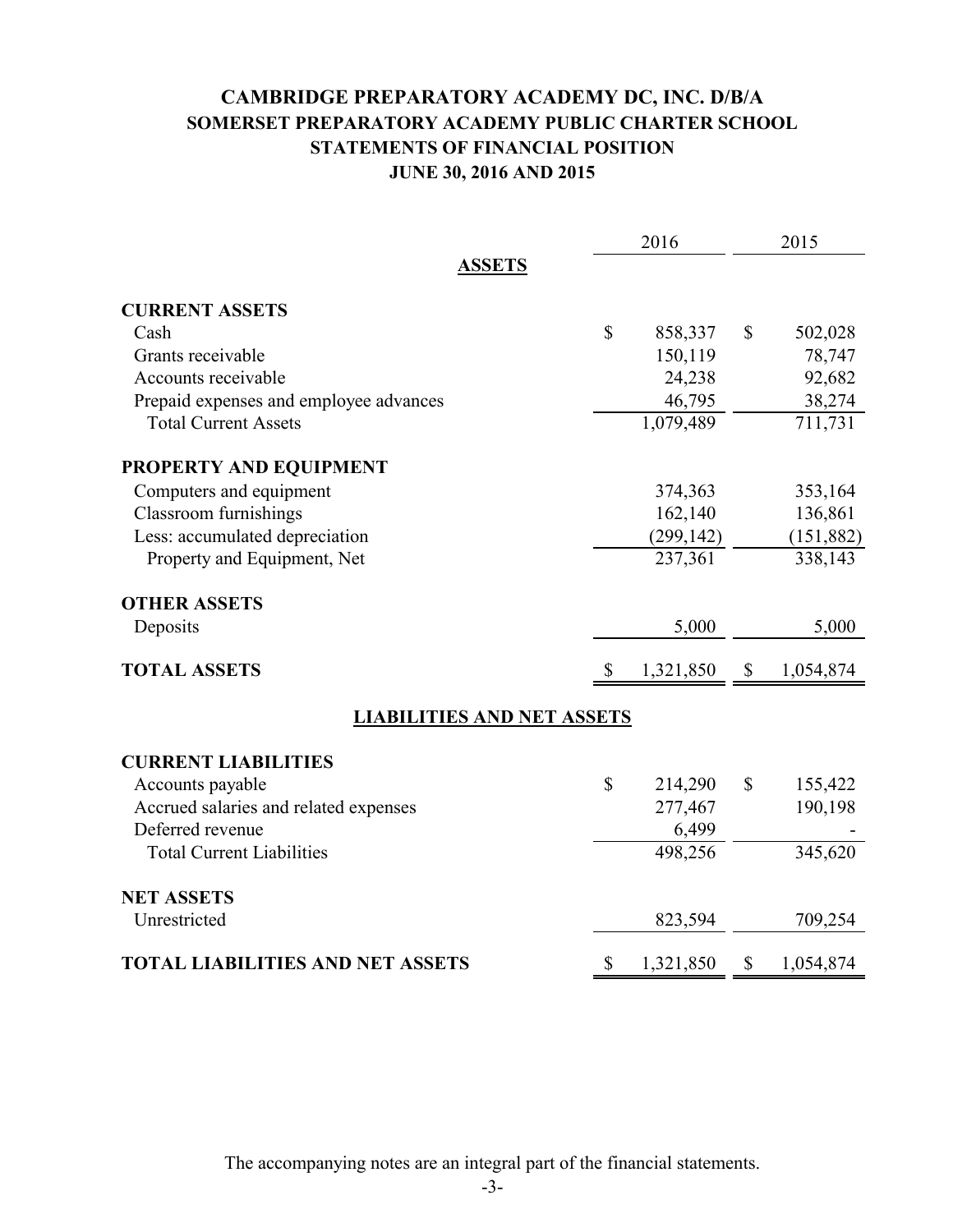# **CAMBRIDGE PREPARATORY ACADEMY DC, INC. D/B/A STATEMENTS OF ACTIVITIES YEARS ENDED JUNE 30, 2016 AND 2015 SOMERSET PREPARATORY ACADEMY PUBLIC CHARTER SCHOOL**

|                                      | 2016 |           |    | 2015      |  |  |
|--------------------------------------|------|-----------|----|-----------|--|--|
| UNRESTRICTED REVENUE AND SUPPORT     |      |           |    |           |  |  |
| Per pupil appropriations             | \$   | 4,640,417 | \$ | 3,827,803 |  |  |
| Per pupil facilities allowance       |      | 865,348   |    | 737,280   |  |  |
| Federal entitlements and grants      |      | 450,923   |    | 698,681   |  |  |
| Other grants and contributions       |      | 43,779    |    | 16,353    |  |  |
| In-kind contributions                |      |           |    | 11,045    |  |  |
| Activity fees                        |      | 59,394    |    | 5,918     |  |  |
| Other income                         |      |           |    | 6,341     |  |  |
| <b>Total Revenue and Support</b>     |      | 6,059,861 |    | 5,303,421 |  |  |
| <b>EXPENSES</b>                      |      |           |    |           |  |  |
| Programs - educational services      |      | 4,738,915 |    | 3,700,494 |  |  |
| General and administrative services  |      | 1,206,606 |    | 1,073,200 |  |  |
| Fundraising                          |      |           |    | 1,459     |  |  |
| <b>Total Expenses</b>                |      | 5,945,521 |    | 4,775,153 |  |  |
| <b>CHANGE IN NET ASSETS</b>          |      | 114,340   |    | 528,268   |  |  |
| <b>NET ASSETS, beginning of year</b> |      | 709,254   |    | 180,986   |  |  |
| NET ASSETS, end of year              | S    | 823,594   | \$ | 709,254   |  |  |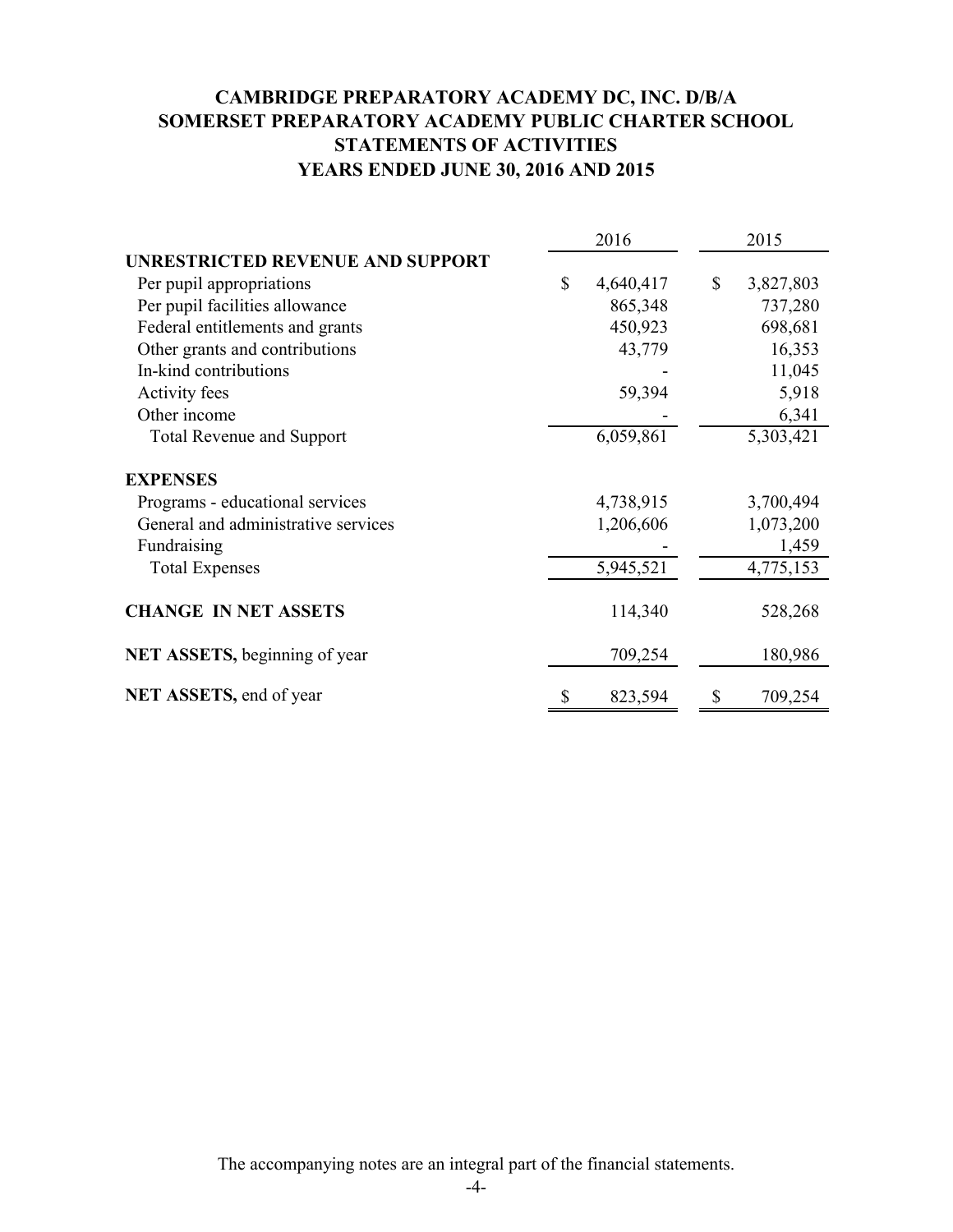### **SOMERSET PREPARATORY ACADEMY PUBLIC CHARTER SCHOOL STATEMENT OF FUNCTIONAL EXPENSES YEAR ENDED JUNE 30, 2016 CAMBRIDGE PREPARATORY ACADEMY DC, INC. D/B/A**

|                                   | Program -       | General and<br>Administrative<br>Services |           |                          |                 |
|-----------------------------------|-----------------|-------------------------------------------|-----------|--------------------------|-----------------|
|                                   | Educational     |                                           |           |                          |                 |
|                                   | Services        |                                           |           | Fundraising              | Total           |
| <b>Personnel Costs</b>            |                 |                                           |           |                          |                 |
| Salaries                          | \$<br>2,747,189 | \$                                        | 570,892   | \$                       | \$<br>3,318,081 |
| Employee benefits                 | 71,888          |                                           | 14,939    |                          | 86,827          |
| Payroll taxes                     | 222,471         |                                           | 46,232    |                          | 268,703         |
| Professional development          | 94,502          |                                           | 2,772     |                          | 97,274          |
| <b>Total Personnel Costs</b>      | 3,136,050       |                                           | 634,835   |                          | 3,770,885       |
| <b>Direct Student Costs</b>       |                 |                                           |           |                          |                 |
| Supplies and materials            | 153,956         |                                           |           |                          | 153,956         |
| Food service                      | 153,121         |                                           |           |                          | 153,121         |
| Library and media center          | 27,943          |                                           |           |                          | 27,943          |
| Contracted instruction fees       | 289,216         |                                           |           |                          | 289,216         |
| Student uniforms                  | 41,883          |                                           |           |                          | 41,883          |
| Other student costs               | 54,704          |                                           |           |                          | 54,704          |
| <b>Total Direct Student Costs</b> | 720,823         |                                           |           | $\overline{\phantom{0}}$ | 720,823         |
| <b>Occupancy Expenses</b>         |                 |                                           |           |                          |                 |
| Rent                              | 627,549         |                                           | 156,887   |                          | 784,436         |
| Maintenance and repairs           | 21,123          |                                           | 5,281     |                          | 26,404          |
| Contracted building services      | 4,254           |                                           | 1,064     |                          | 5,318           |
| <b>Total Occupancy Expenses</b>   | 652,926         |                                           | 163,232   |                          | 816,158         |
| <b>Office Expenses</b>            |                 |                                           |           |                          |                 |
| Office supplies and materials     | 43,240          |                                           | 10,810    |                          | 54,050          |
| Equipment rental                  | 17,302          |                                           | 4,326     |                          | 21,628          |
| Telecommunications                | 29,730          |                                           | 7,433     |                          | 37,163          |
| Printing and copying              | 1,486           |                                           | 372       |                          | 1,858           |
| Postage and shipping              | 566             |                                           | 142       |                          | 708             |
| <b>Total Office Expenses</b>      | 92,324          |                                           | 23,083    |                          | 115,407         |
| <b>General Expenses</b>           |                 |                                           |           |                          |                 |
| Insurance                         | 17,000          |                                           | 4,250     |                          | 21,250          |
| Depreciation                      | 117,808         |                                           | 29,452    |                          | 147,260         |
| Accounting fee                    |                 |                                           | 19,704    |                          | 19,704          |
| Legal fee                         |                 |                                           | 72,324    |                          | 72,324          |
| Administration fee                |                 |                                           | 63,030    |                          | 63,030          |
| Support service fees              |                 |                                           | 196,200   |                          | 196,200         |
| Memberships and subscriptions     | 1,984           |                                           | 496       |                          | 2,480           |
| <b>Total General Expenses</b>     | 136,792         |                                           | 385,456   |                          | 522,248         |
| <b>Total Expenses</b>             | \$<br>4,738,915 | \$                                        | 1,206,606 | \$                       | \$<br>5,945,521 |

The accompanying notes are an integral part of the financial statements.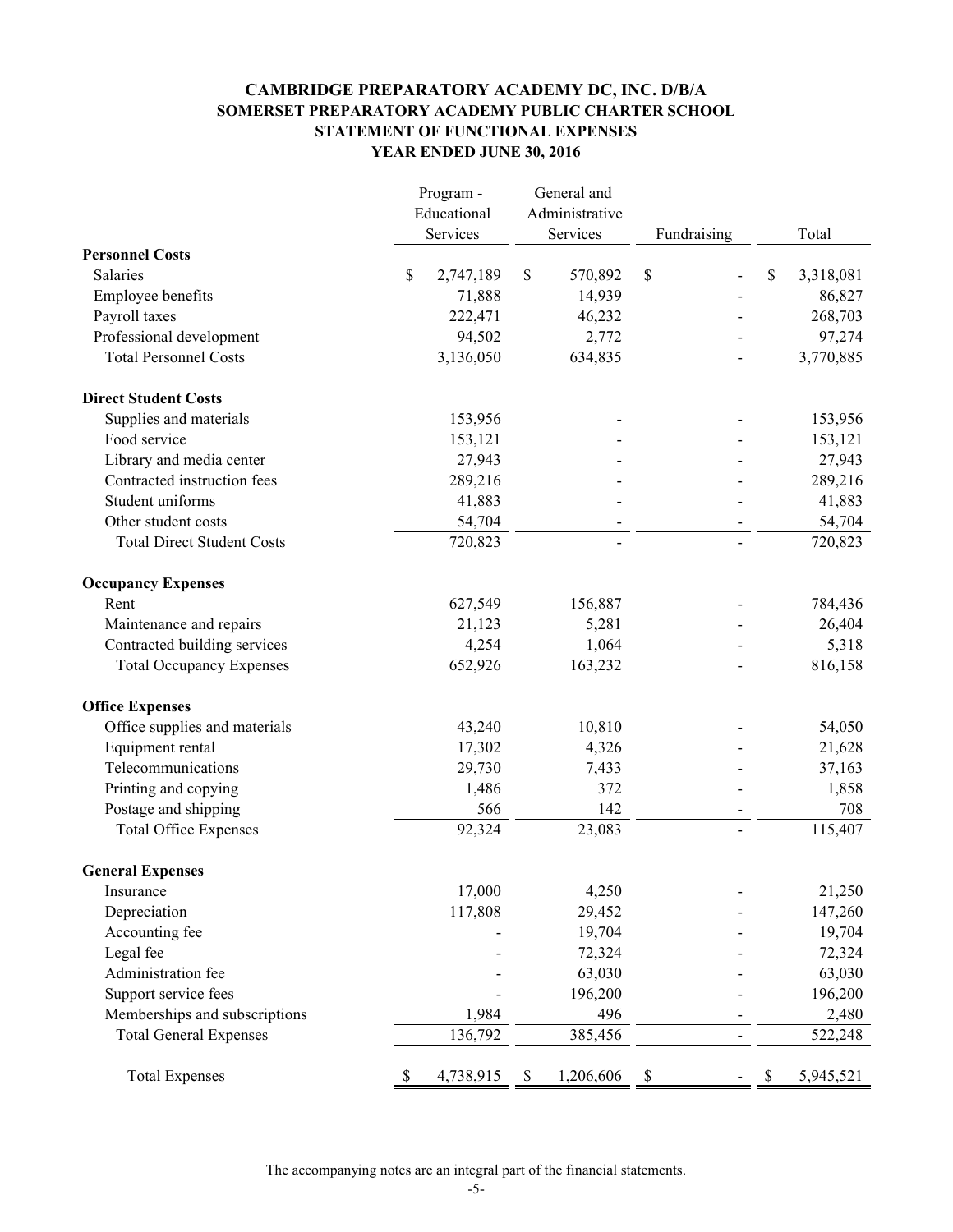#### **CAMBRIDGE PREPARATORY ACADEMY DC, INC. D/B/A SOMERSET PREPARATORY ACADEMY PUBLIC CHARTER SCHOOL STATEMENT OF FUNCTIONAL EXPENSES YEAR ENDED JUNE 30, 2015**

|                                   | Program -       | General and |                |                       |                 |
|-----------------------------------|-----------------|-------------|----------------|-----------------------|-----------------|
|                                   | Educational     |             | Administrative |                       |                 |
|                                   | Services        |             | Services       | Fundraising           | Total           |
| <b>Personnel Costs</b>            |                 |             |                |                       |                 |
| Salaries                          | \$<br>2,094,949 | \$          | 501,035        | $\mathsf{\$}$         | \$<br>2,595,984 |
| Employee benefits                 | 66,453          |             | 17,102         |                       | 83,555          |
| Payroll taxes                     | 167,091         |             | 43,000         |                       | 210,091         |
| Professional development          | 50,673          |             |                |                       | 50,673          |
| <b>Total Personnel Costs</b>      | 2,379,166       |             | 561,137        |                       | 2,940,303       |
| <b>Direct Student Costs</b>       |                 |             |                |                       |                 |
| Supplies and materials            | 175,174         |             |                |                       | 175,174         |
| Contracted instruction fees       | 194,132         |             |                |                       | 194,132         |
| Food service                      | 132,025         |             |                |                       | 132,025         |
| Student assessments               | 9,307           |             |                |                       | 9,307           |
| Library and media center          | 5,910           |             |                |                       | 5,910           |
| Student uniforms                  | 17,001          |             |                |                       | 17,001          |
| Other student costs               | 55,819          |             |                |                       | 55,819          |
| <b>Total Direct Student Costs</b> | 589,368         |             |                |                       | 589,368         |
| <b>Occupancy Expenses</b>         |                 |             |                |                       |                 |
| Rent                              | 471,859         |             | 117,965        |                       | 589,824         |
| Maintenance and repairs           | 13,879          |             | 3,470          |                       | 17,349          |
| Contracted building services      | 1,229           |             | 307            |                       | 1,536           |
| <b>Total Occupancy Expenses</b>   | 486,967         |             | 121,742        |                       | 608,709         |
| <b>Office Expenses</b>            |                 |             |                |                       |                 |
| Office supplies and materials     | 50,045          |             | 12,511         |                       | 62,556          |
| Equipment rental                  | 13,182          |             | 3,296          |                       | 16,478          |
| Telecommunications                | 14,591          |             | 3,648          |                       | 18,239          |
| Professional fees                 |                 |             | 71,097         |                       | 71,097          |
| Contracted technology support     | 13,574          |             | 3,394          |                       | 16,968          |
| Printing and copying              | 5,489           |             | 1,372          |                       | 6,861           |
| Postage and shipping              | 675             |             | 169            |                       | 844             |
| Other office expense              | 10,168          |             | 2,542          |                       | 12,710          |
| <b>Total Office Expenses</b>      | 107,724         |             | 98,029         |                       | 205,753         |
| <b>General Expenses</b>           |                 |             |                |                       |                 |
| Insurance                         | 18,224          |             | 4,556          |                       | 22,780          |
| Transportation                    | 22,641          |             |                |                       | 22,641          |
| Bank and credit card fees         | 470             |             | 117            |                       | 587             |
| Depreciation                      | 84,161          |             | 21,040         |                       | 105,201         |
| Administration fee                |                 |             | 65,261         |                       | 65,261          |
| Support service fees              |                 |             | 198,375        |                       | 198,375         |
| Other general expense             | 7,941           |             | 1,985          |                       | 9,926           |
| Food and entertainment            |                 |             |                | 1,459                 | 1,459           |
| Memberships and subscriptions     | 3,832           |             | 958            |                       | 4,790           |
| <b>Total General Expenses</b>     | 137,269         |             | 292,292        | 1,459                 | 431,020         |
| <b>Total Expenses</b>             | \$<br>3,700,494 | \$          | 1,073,200      | $\mathbb{S}$<br>1,459 | \$<br>4,775,153 |

The accompanying notes are an integral part of the financial statements.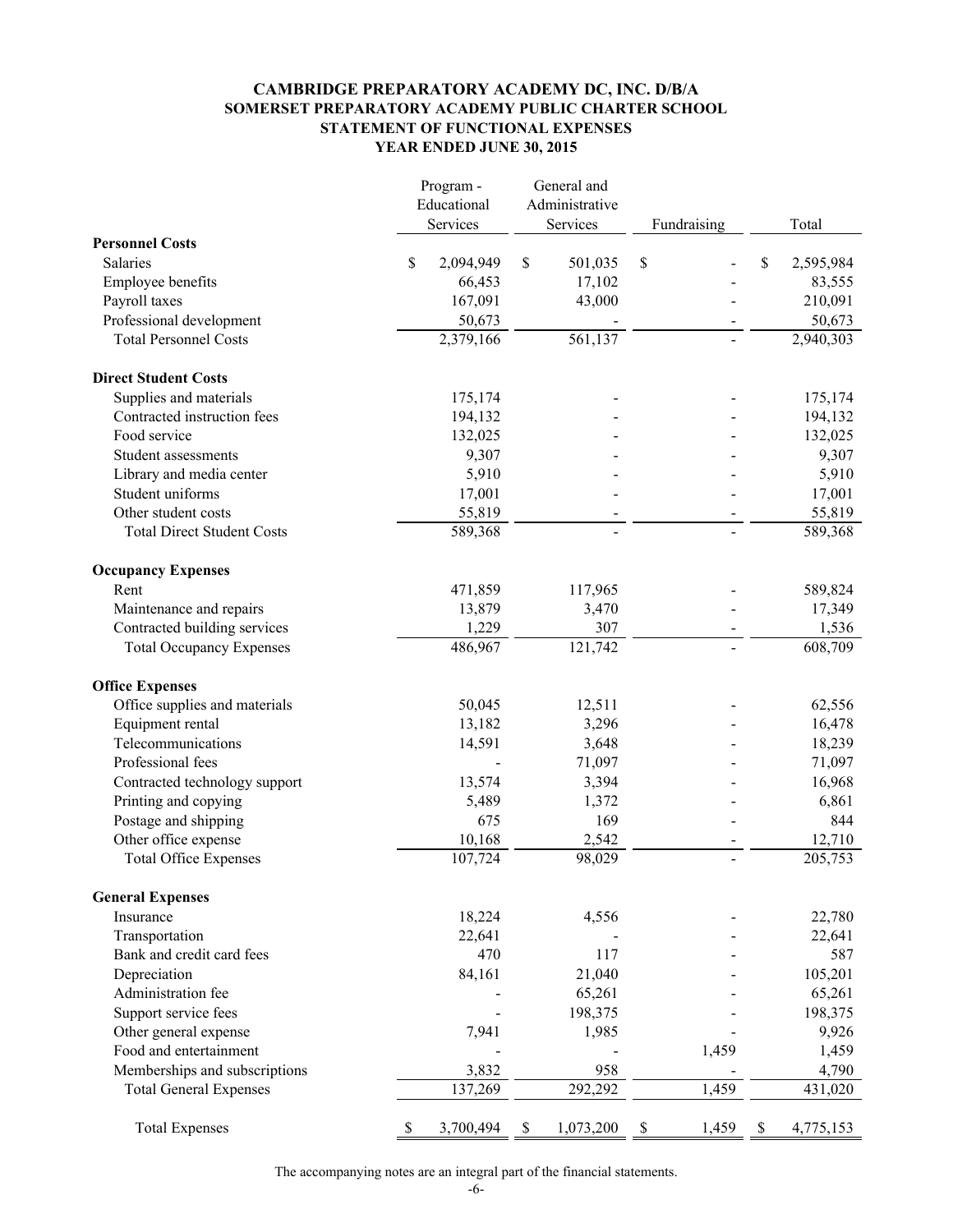# **SOMERSET PREPARATORY ACADEMY PUBLIC CHARTER SCHOOL STATEMENTS OF CASH FLOWS YEARS ENDED JUNE 30, 2016 AND 2015 CAMBRIDGE PREPARATORY ACADEMY DC, INC. D/B/A**

|                                                       | 2016 |           |              | 2015       |  |  |
|-------------------------------------------------------|------|-----------|--------------|------------|--|--|
| <b>CASH FLOWS FROM OPERATING ACTIVITIES</b>           |      |           |              |            |  |  |
| Change in net assets                                  | \$   | 114,340   | $\mathbb{S}$ | 528,268    |  |  |
| Adjustments to reconcile change in net assets to cash |      |           |              |            |  |  |
| provided by operating activities:                     |      |           |              |            |  |  |
| Depreciation                                          |      | 147,260   |              | 105,201    |  |  |
| (Increase) decrease in assets:                        |      |           |              |            |  |  |
| Grants receivable                                     |      | (71, 372) |              |            |  |  |
| Accounts receivable                                   |      | 68,444    |              | (101, 513) |  |  |
| Prepaid expenses and employee advances                |      | (8,521)   |              | (4,150)    |  |  |
| Increase (decrease) in liabilities:                   |      |           |              |            |  |  |
| Accounts payable                                      |      | 58,868    |              | (54, 351)  |  |  |
| Accrued salaries and related expenses                 |      | 87,269    |              | 90,780     |  |  |
| Deferred revenue                                      |      | 6,499     |              |            |  |  |
| Cash Provided by Operating Activities                 |      | 402,787   |              | 564,235    |  |  |
| <b>CASH FLOWS FROM INVESTING ACTIVITIES</b>           |      |           |              |            |  |  |
| Purchase of property and equipment                    |      | (46, 478) |              | (271, 729) |  |  |
| <b>NET CHANGE IN CASH</b>                             |      | 356,309   |              | 292,506    |  |  |
| <b>CASH</b> , beginning of year                       |      | 502,028   |              | 209,522    |  |  |
| CASH, end of year                                     | \$   | 858,337   | \$           | 502,028    |  |  |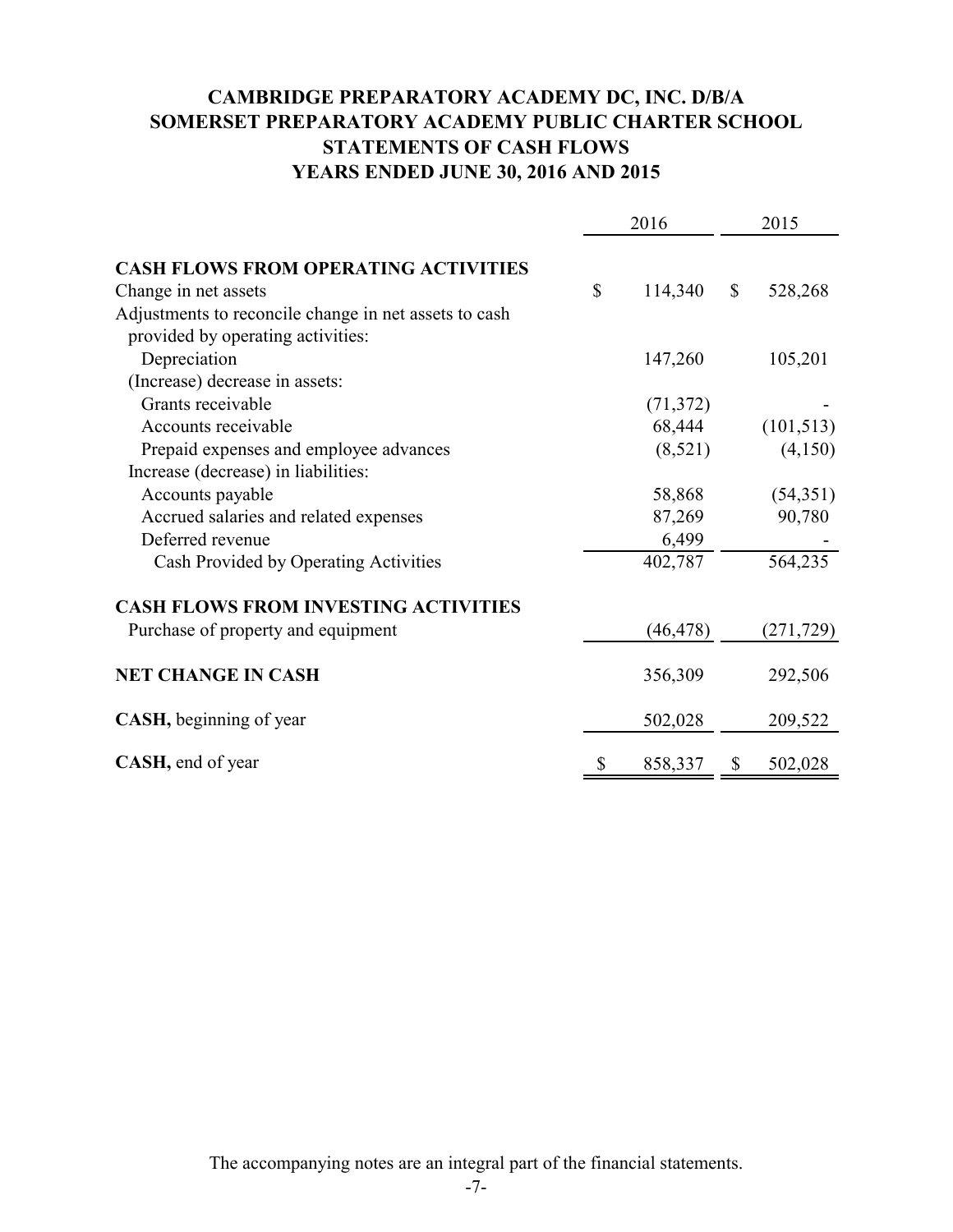### **NOTE A – ORGANIZATION AND NATURE OF BUSINESS**

Cambridge Preparatory Academy DC, Inc. d/b/a, Somerset Preparatory Academy Public Charter School (the "School") is a not-for-profit organization, incorporated in the District of Columbia in 2011. The School is an affiliate of the Somerset Academy Inc., a Florida based charter school organization. The School was approved by the District of Columbia Public Charter School Board to operate a charter school in the District of Columbia. The charter agreement, dated July 1, 2013, shall continue for a term of 15 years unless renewed, revoked, or terminated in accordance with Sections 38-1802.12 and 1802.13 of the Act and Section 9 as outlined in the agreement.

The School's mission is to promote a culture that maximizes student achievement and fosters the development of responsible, self-directed life-long learners in a safe and enriching environment. This is achieved by a rigorous academic environment focused on the fundamentals of leadership development, enhanced personal responsibility, and community involvement. For School years 2016-2015 and 2015-2014, the School served grades 6-10 and 6-9, respectively.

# **NOTE B – SUMMARY OF SIGNIFICANT ACCOUNTING POLICIES**

### Basis of Accounting

The School's financial statements are prepared on the accrual basis of accounting. Therefore, revenue and related assets are recognized when earned and expenses and related liabilities are recognized as the obligations are incurred.

#### Basis of Presentation

Financial statement presentation follows Financial Accounting Standards Board (FASB) Accounting Standards Codification ("ASC") Topic Not-for-Profit Entities. In accordance with the topic, the School is required to report information regarding its financial position and activities according to three classes of net assets. Accordingly, the net assets of the School and changes therein are classified and reported as follows:

*Unrestricted Net Assets* **-** Net assets not subject to donor-imposed stipulations

*Temporarily restricted net assets* **-** Net assets subject to donor-imposed stipulations that may or will be met by either actions of the School and/or the passage of time. There were no temporarily restricted net assets as of June 30, 2016 and 2015.

*Permanently restricted net assets* **-** Net assets subject to donor-imposed stipulations that may be maintained permanently by the School. There were no permanently restricted net assets as of June 30, 2016 and 2015.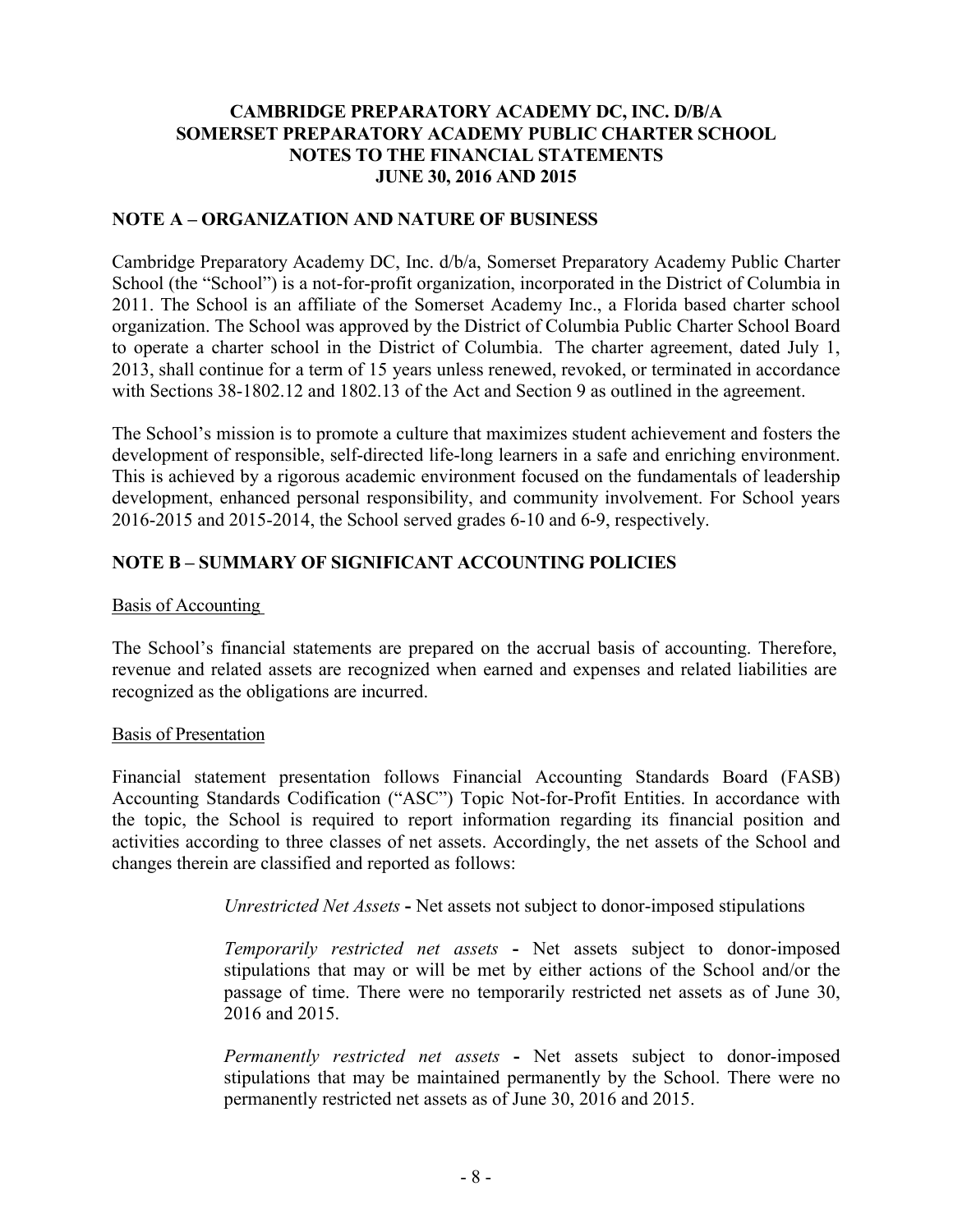## **NOTE B – SUMMARY OF SIGNIFICANT ACCOUNTING POLICIES** - continued

#### Cash Reserve

The Schools operating bank account requires a separate escrow account with a balance of \$30,000 in order to extend the credit card limits that were established during 2016.

#### Grants and Accounts Receivable

Grants and accounts receivable consist of unsecured amounts due from public funding sources whose ability to pay are subject to appropriation. The School performs ongoing credit evaluations of its funding sources and generally does not require collateral. Accounts receivable are reported net of the allowance for doubtful accounts, if any. The allowance, if any, is estimated based on historical collection trends, the age of outstanding receivable and existing economic conditions. If actual experience changes, revisions to the allowance may be necessary. Due to the nature of funding from the federal government and the District of Columbia, management believes that all receivables will be collected. Therefore, no allowance for doubtful accounts has been recorded.

#### Employee Advances

The School provides employee advances to staff that are approved by management. The advances are deducted from the employees' future salary payments per pay period until paid in full or at date of termination, if terminated before advance is paid in full.

#### Property and Equipment

Property and equipment are carried at cost or, if donated, at the approximate fair value at the date of donation. The School capitalizes all expenditures for property and equipment over \$1,000. Depreciation is computed, using the straight-line method over the useful lives of the assets which range from three to seven years. When assets are sold or otherwise disposed of the asset and related accumulated depreciation are removed from the accounts and any remaining gain or loss is included in operations. Repairs and maintenance are expensed as incurred. Depreciation expense for the years ended June 30, 2016 and 2015, totaled \$147,260 and \$105,201, respectively.

#### Contributions and Grants

Contributions received are recorded as increases in unrestricted, temporarily restricted or permanently restricted net assets, depending on the existence and/or nature of any donor restrictions. When a restriction expires (that is, when a stipulated time restriction ends or the.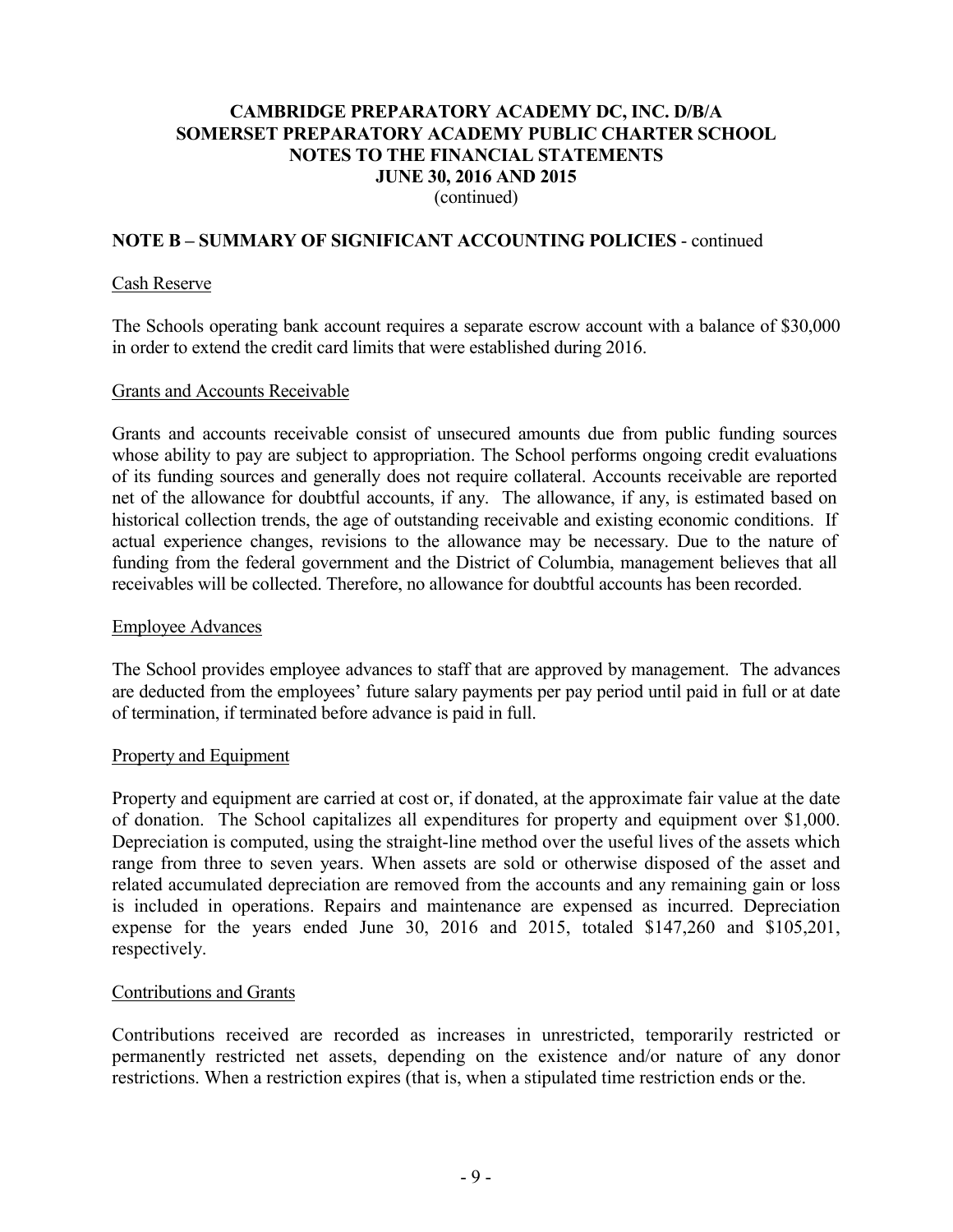## **NOTE B – SUMMARY OF SIGNIFICANT ACCOUNTING POLICIES** - continued

#### Contributions and Grants (continued)

purpose of the restriction is accomplished), temporarily restricted net assets are reclassified to unrestricted net assets and reported in the statements of activities as net assets released from restrictions. When restrictions are met within the same year as restricted funds are contributed, they are classified as unrestricted contributions.

Grant revenues are received primarily from the District of Columbia government. The grants are subject to audit by the grantor agencies. Such audits could result in a request for reimbursement by the agency for expenditures disallowed under the terms and conditions of the appropriate grantor. No provision for possible adjustment has been made in the accompanying financial statements because, in the opinion of management, such adjustment, if any, would not have a material effect on the financial statements.

#### Revenue Recognition

Per pupil appropriated revenue is recognized during the period for which the associated education services are provided. Per pupil appropriations include \$1,705,111 and \$1,305,019 for enhancements, such as special education, at risk students, and English language learners, for the years ended June 30, 2016 and 2015, respectively.

Activity fees are recognized at the time of the activity. This revenue is amounts collected from students from, but not restricted to, field trips, camps and other school related activities.

#### In-kind Contributions

In-kind contributions are recognized at fair market value at the date of the donation. The School received donated goods in the amount of \$0 and \$11,045, for the years ended June 30, 2016 and 2015, respectively.

#### Functional Expenses

The costs of providing the School's various programs and supporting services have been summarized on a functional basis in the accompanying statements of activities. Accordingly, certain costs have been allocated among the programs, fundraising and supporting services benefited.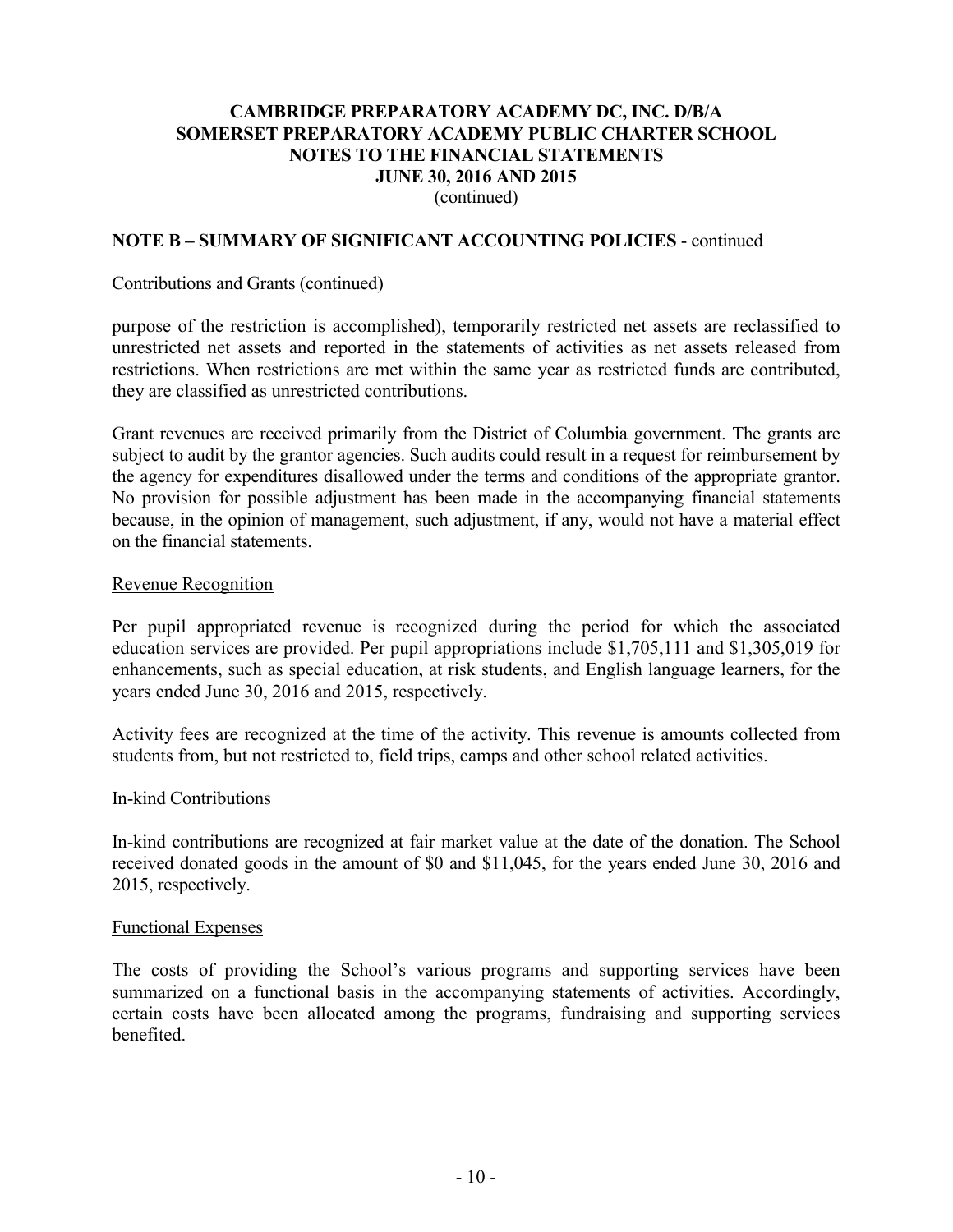### **NOTE B – SUMMARY OF SIGNIFICANT ACCOUNTING POLICIES** - continued

#### Reclassifications

Certain amounts for the year ended June 30, 2015 have been reclassified to conform to the current year presentation. The reclassification had no effect on the previously reported net assets or change in net assets.

#### Use of Estimates

The preparation of the financial statements in conformity with U.S. generally accepted accounting principles requires management to make estimates and assumptions that affect certain reported amounts of assets and liabilities and disclosure of contingent assets and liabilities at the date of the financial statements and reported amounts of revenues and expenses during the reporting period. Actual results could differ from those estimates.

### **NOTE C – INCOME TAXES**

The School is exempt from federal income taxes on related income under Section 501(c)(3) of the Internal Revenue Code. In addition, the School is classified as an entity that is not a private foundation under Section 509(a)(1).

The School has adopted the accounting of uncertainty in income taxes as required by the *Income Taxes* topic of the FASB ASC. The topic requires the School to determine whether a tax position is more likely than not to be sustained upon examination by the applicable taxing authority, including resolution of any related appeals or litigation processes, based on the technical merits of the position. The tax benefit to be recognized is measured as the largest amount of benefit that is more than fifty percent likely of being realized upon ultimate settlement which could result in the School recording a tax liability that would reduce its net assets.

The School has analyzed its tax positions, and has concluded that no liability for unrecognized tax benefits are expected be recorded related to any uncertain tax positions taken on returns filed for open tax years (2012-2014), or expected to be taken in its 2015 information return. The School is not aware of any tax positions for which it believes that there is a reasonable possibility that the total amounts of unrecognized tax benefits will change materially in the next twelve months.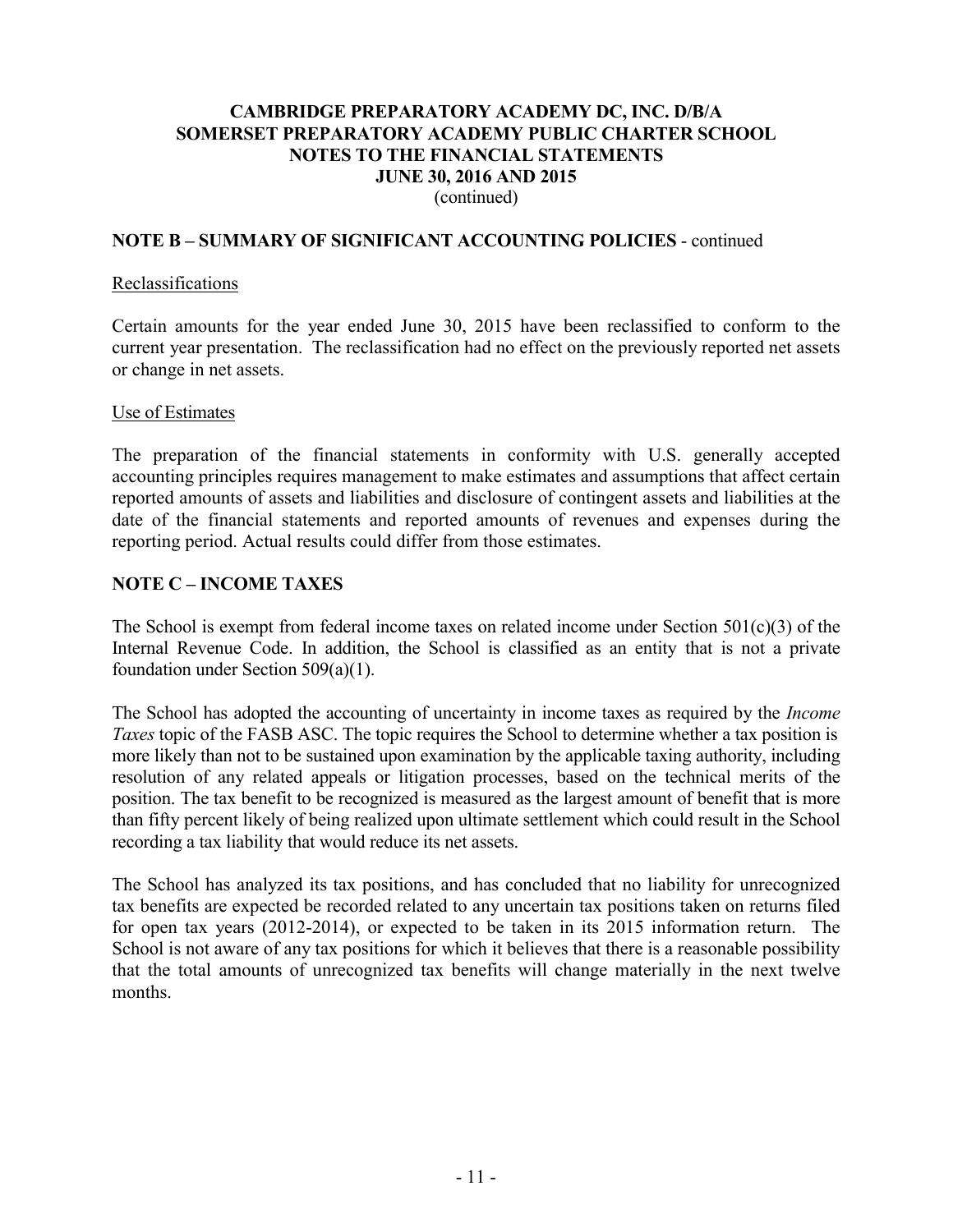(continued)

# **NOTE D – LEASE COMMITMENTS**

Effective July 2013, the School entered into a one year sublease agreement with the Charter School Incubator Initiative, a District of Columbia nonprofit corporation, to use the property located at 3301 Wheeler Road, S.E. The property is leased by the Charter School Incubator Initiative from the District of Columbia.

In accordance with the sublease agreement, the School pays the Charter School Incubator rent equal to eighty percent of an amount equivalent to the number of students enrolled on each census date (being every October, commencing October, 2013) multiplied by the per pupil facilities allowance received by the School from the District of Columbia. Utilities are provided by the Charter School Incubator Initiative at no additional cost to the School. For the year ended June 30, 2015, the rent expense totaled \$589,824.

During 2015, the School renewed a sublease through July 2016 and is presently negotiating this sublease with the landlord for future periods. For the year commencing July 1, 2015, the rent will be equal to ninety percent of the per pupil facilities allowance. Accordingly, the School cannot reasonably estimate its future minimum lease payments due under the terms of the sublease. For the year ended June 30, 2016 the rent expense totaled \$784,436.

# **NOTE E – COMMITMENTS AND CONTINGENT LIABILITIES**

The School receives revenue from government grants and contracts that are subject to inspection and audit by the appropriate funding agency. The purpose of these inspections and audits is to determine whether program funds were used in accordance with their respective guidelines and regulations. The potential exists for disallowance of previously funded program costs. The School is of the opinion that disallowance, if any, arising from such inspection or audits will not have a material effect on the financial statements. The School has no provisions for the possible disallowance of program costs on its financial statements.

# **NOTE F – SUPPORT SERVICES**

In accordance with the support service agreement, the School pays Academica DC, LLC a fee for support services of \$600 per student full time equivalent student per annum. The School also has an affiliation cooperation agreement with Somerset Academy, Inc. for the period July 1, 2013 to June 30, 2016, after which the agreement will be automatically renewed for additional one-year terms. The affiliation agreement allows the School to use the licensed marks of Somerset Academy, Inc. and as its member, comply with all standards of the Somerset Network of schools. For the years ended June 30, 2016 and 2015, the School's support services expense totaled \$196,200 and \$198,375, respectively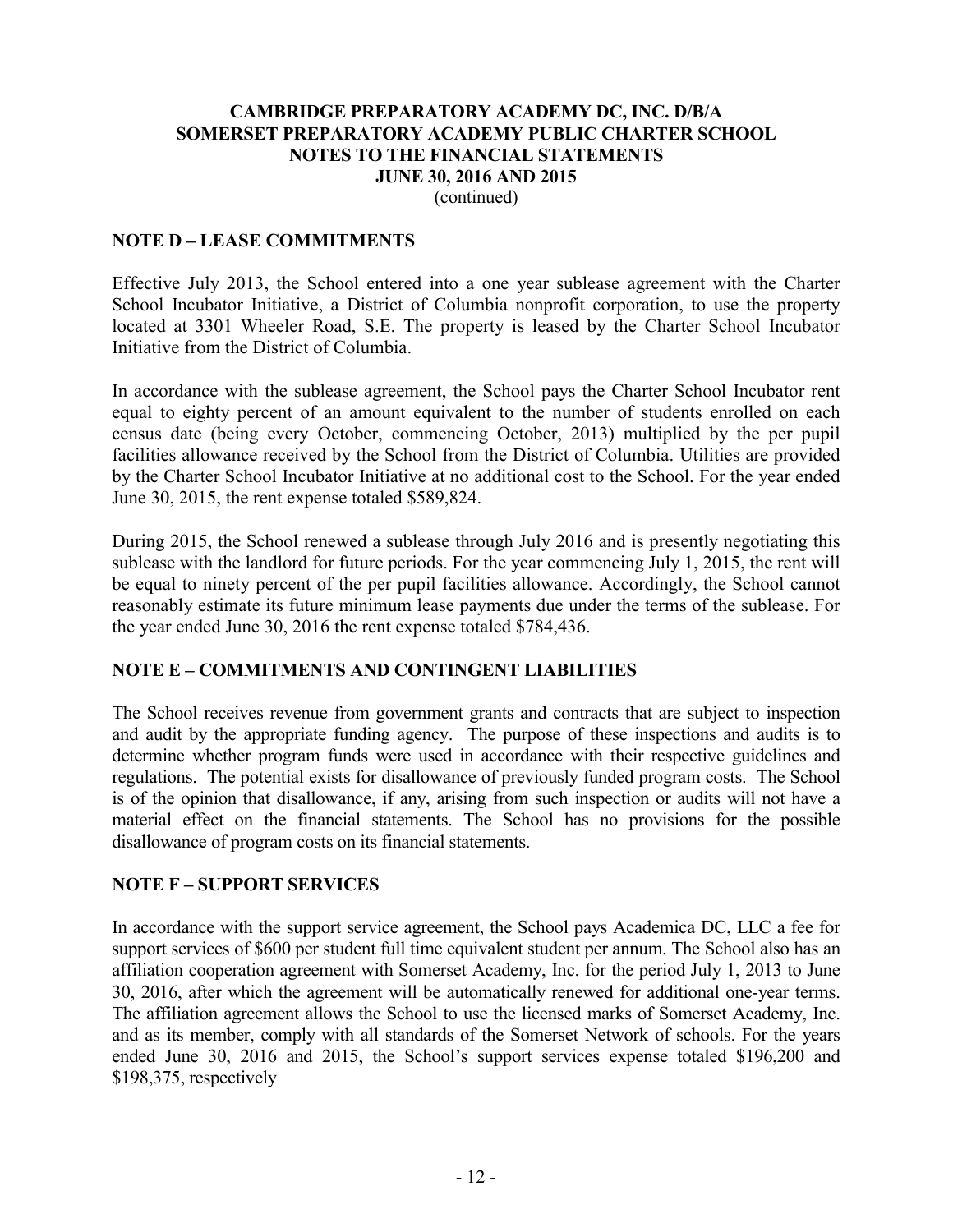### **NOTE G – CONCENTRATIONS OF RISK**

The School places its cash with a financial institution which at times, may exceed the Federal Deposit Insurance Corporation's insurance limit of \$250,000. For the years ended June 30, 2016 and 2015, the School had \$250,000 of bank balances that exceeded the federally insured limit. The School has neither experienced, not does it anticipate any loss of funds.

The School is supported primarily by local and federal appropriations and grants. For the years ended June 30, 2016 and 2015, 91% and 86%, respectively, of the total revenue was provided by one local government agency. Reduction of this source of support would have a significant impact on the School's programs and activities. Geographical area of clients served is Ward 8 of the District of Columbia.

### **NOTE H – RELATED PARTY TRANSACTION**

The School sublease facilities from the Charter School Incubator Initiative, a District of Columbia nonprofit corporation whose director and president is a Board member of the School. The School's corporate policies include a conflict of interest policy that is reviewed and signed annually by the Board members.

### **NOTE I – SUBSEQUENT EVENTS**

In preparing these financial statements, the School's management has evaluated events and transaction for potential recognition or disclosure through November 29, 2016, the date the financial statements were available to be issued. There were no additional events or transaction that were discovered during the evaluation that required further recognition or disclosure.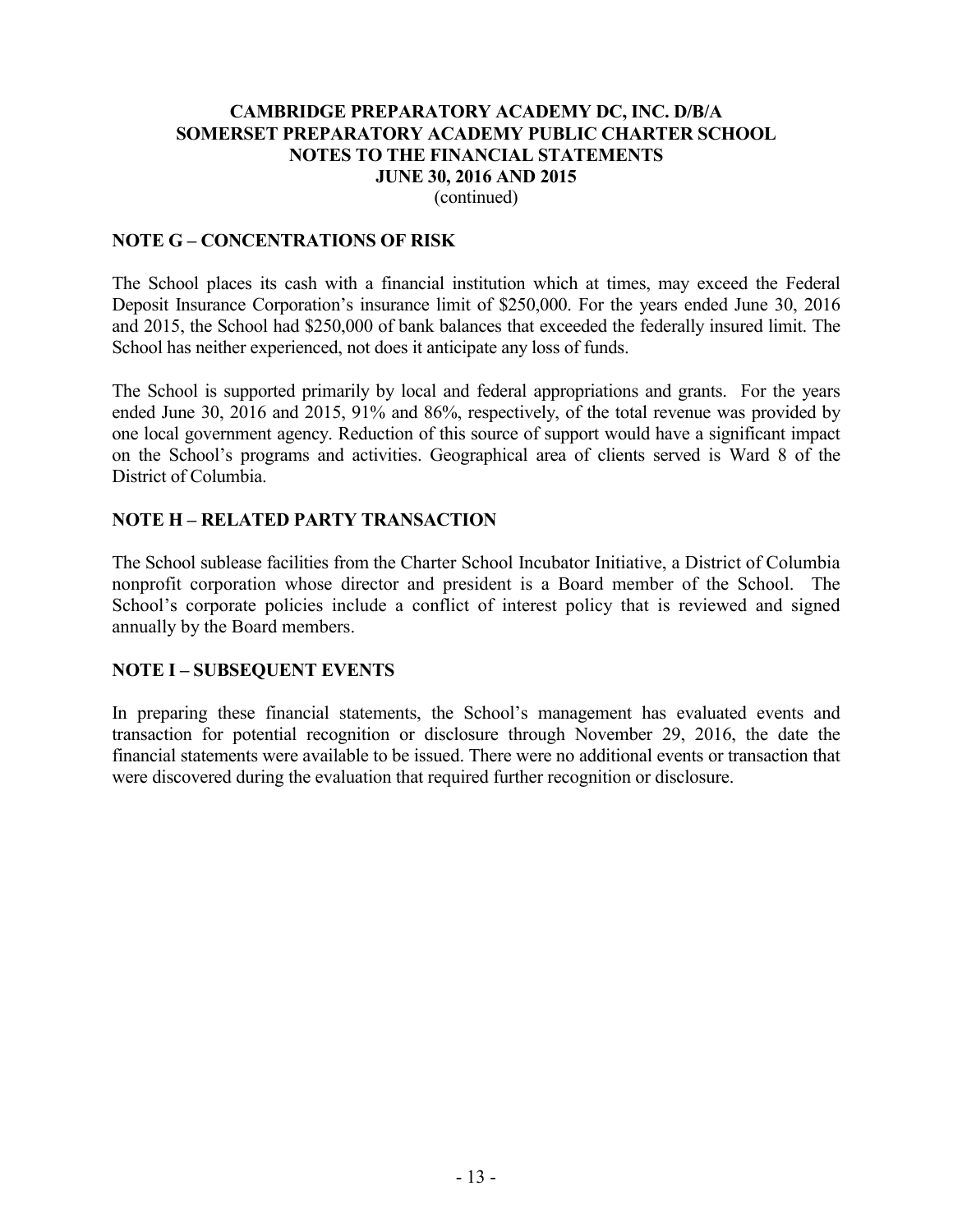



# **Independent Auditor's Report on Internal Control Over Financial Reporting and on Compliance and Other Matters Based on an Audit of Financial Statements Performed in Accordance with** *Government Auditing Standards*

The Board of Trustees Cambridge Preparatory Academy DC, Inc. D/B/A Somerset Preparatory Academy Public Charter School Washington, DC

We have audited, in accordance with the auditing standards generally accepted in the United States of America and the standards applicable to financial audits contained in the *Government Auditing Standards* issued by the Comptroller General of the United States, the financial statements of Cambridge Preparatory Academy DC, Inc. D/B/A Somerset Preparatory Academy Public Charter School, (a nonprofit organization), (the "School"), which comprise the statement of financial position as of June 30, 2016, and the related statements of activities, functional expenses, and cash flows, for the year then ended, and the related notes to the financial statements, and have issued our report thereon dated November 29, 2016.

# **Internal Control Over Financial Reporting**

In planning and performing our audit of the financial statements, we considered the School's internal control over financial reporting (internal control) to determine the audit procedures that are appropriate in the circumstances for the purpose of expressing our opinion on the financial statements, but not for the purpose of expressing an opinion on the effectiveness of the School's internal control. Accordingly, we do not express an opinion on the effectiveness of the School's internal control.

A *deficiency in internal control* exists when the design or operation of a control does not allow management or employees, in the normal course of performing their assigned functions, to prevent, or detect and correct, misstatements on a timely basis. A *material weakness* is a deficiency, or a combination of deficiencies, in internal control, such that there is a reasonable possibility that a material misstatement of the entity's financial statements will not be prevented, or detected and corrected on a timely basis. A *significant deficiency* is a deficiency, or a combination of deficiencies, in internal control that is less severe than a material weakness, yet important enough to merit attention by those charged with governance.

Our consideration of internal control was for the limited purpose described in the first paragraph of this section and was not designed to identify all deficiencies in internal control that might be material weaknesses or significant deficiencies. Given these limitations, during our audit we did not identify any deficiencies in internal control that we consider to be material weaknesses. However, material weaknesses may exist that have not been identified.